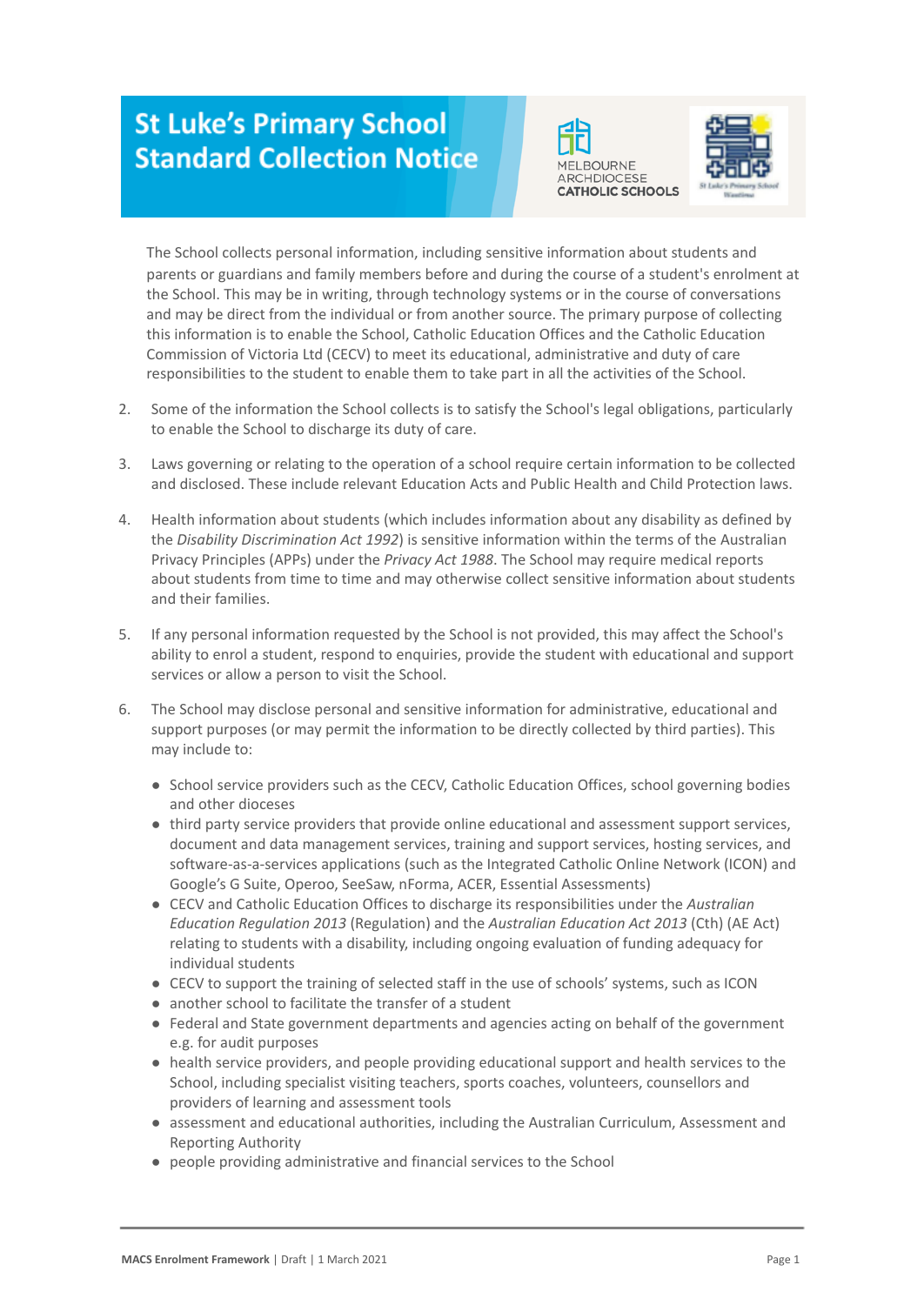- anyone you authorise the School to disclose information to; and
- anyone to whom the School is required or authorised to disclose the information to by law, including under child protection laws.
- 7. The school is required by the Federal *Australian Education Regulation (2013) and Australian Education Act 2013* (Cth) (AE Act) to collect and disclose certain information under the *Nationally Consistent Collection of Data* (NCCD) on students with a disability. The school provides the required information at an individual student level to the Catholic Education Offices and the CECV, as an approved authority. Approved authorities must comply with reporting, record keeping and data quality assurance obligations under the NCCD. Student information provided to the federal government for the purpose of the NCCD does not explicitly identify any student.
- 8. Personal information collected from students is regularly disclosed to their parents or guardians.
- 9. If you make an enrolment application to another School, personal information including health information provided during the application stage may be collected from, or shared with, the other school.
- 10. The School may use online or 'cloud' service providers to store personal information and to provide services to the School that involve the use of personal information, such as services relating to email, instant messaging and education and assessment applications. Some limited personal information may also be provided to these service providers to enable them to authenticate users that access their services. This personal information may reside on a cloud service provider's servers which may be situated outside Australia. Further information about the School's use of an online or 'cloud' service providers is contained in the School's Privacy Policy.
- 11. The School's Privacy Policy, accessible on the School's website, sets out how parents or students may seek access to and correction of their personal information which the School has collected and holds. However, access may be refused in certain circumstances such as where access would have an unreasonable impact on the privacy of others, where access may result in a breach of the School's duty of care to the student, where students have provided information in confidence or where the School is otherwise required or authorised by law to refuse access. Any refusal will be notified in writing with reasons (unless, given the grounds for refusal, it would be unreasonable to provide reasons).
- 12. The School makes reasonable efforts to be satisfied about the protection of any personal information that may be collected, processed and stored outside Australia in connection with any cloud and third party services and will endeavour to ensure it will be located in countries with substantially similar protections as the APPs.
- 13. Where personal, including sensitive information is held by a cloud computing service provider on behalf of CECV for educational and administrative purposes, it may be stored on servers located within or outside Australia.
- 14. School personnel and the school's service providers, and the CECV and its service providers, may have the ability to access, monitor, use or disclose emails, communications (e.g. instant messaging), documents and associated administrative data for the purposes of administering the ICON system and ensuring its proper use.
- 15. The School may disclose limited personal information to the school parish to facilitate religious and sacramental programs, and other activities such as fundraising.
- 16. The School's Privacy Policy is accessible via the school website, newsletter, handbook, or from the School office. The policy sets out how parents, guardians or students may seek access to, and correction of their personal information which the School has collected and holds. However, access may be refused in certain circumstances such as where access would have an unreasonable impact on the privacy of others, or may result in a breach of the School's duty of care to the